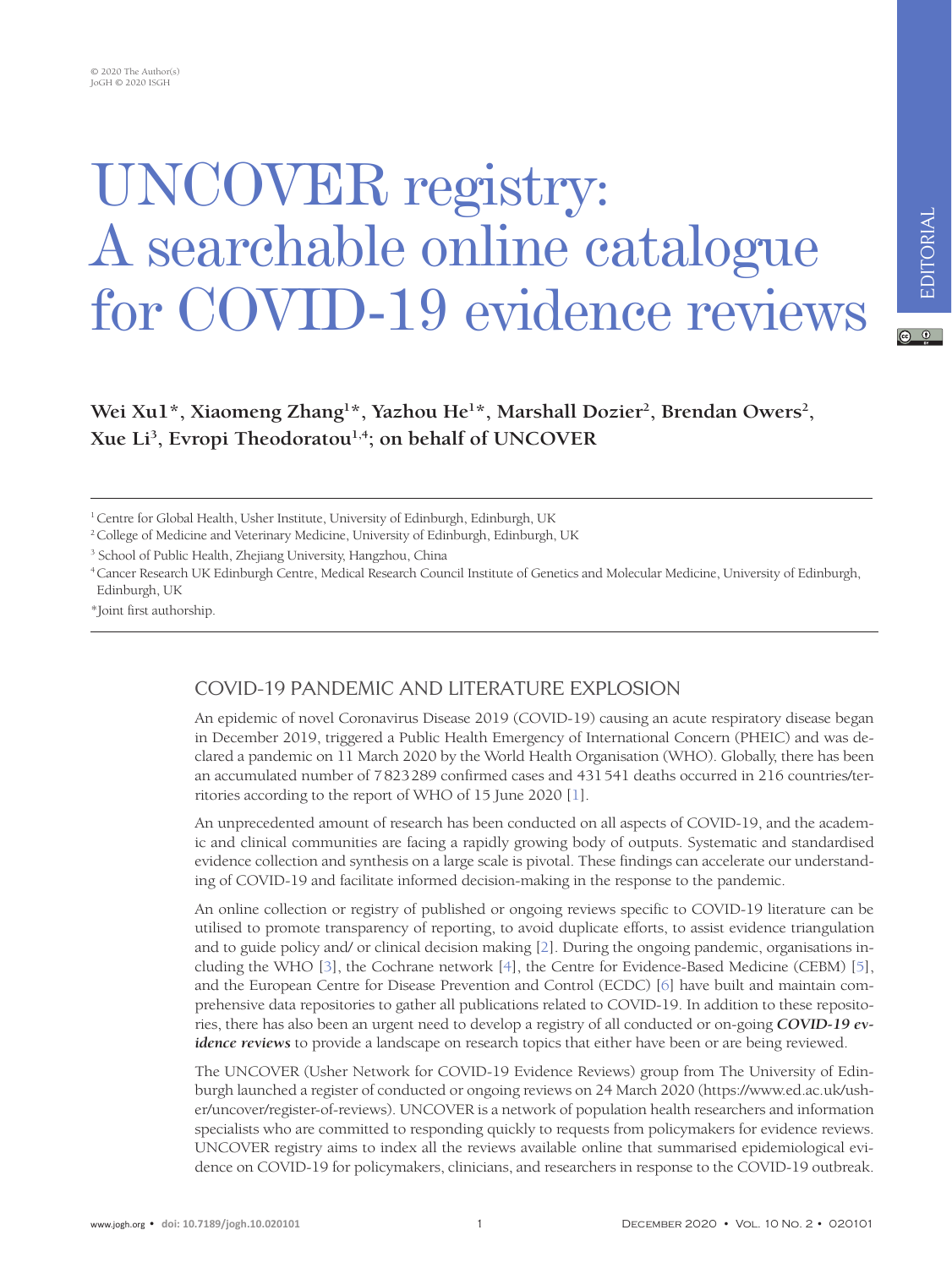# HOW UNCOVER REGISTRY WORKS

#### **Registry website**

The University of Edinburgh web team weekly updates the UNCOVER registry (please visit the following link: https://www.ed.ac.uk/usher/uncover/register-of-reviews). COVID-19 evidence reviews can be filtered by review type, language, publication time, and/or use search terms (or key concepts) through the search box. A csv file of the complete registry can also be downloaded. Title, publication date, language, database and DOI are displayed directly in the list of searching results; abstracts can be checked through dropdown buttons. We recommend that researchers consult this register before embarking on a new review, to minimize duplication of effort. In addition, a step-by-step guide for conducting COV-ID-19 rapid evidence reviews using the UNCOVER methodology is available on this site.

### **Maintenance and updating of the registry**

We run a systematic search weekly in PubMed, medRxiv and WHO COVID-19 database since 24 March 2020, and we manually screen CEBM, ECDC, Imperial College London [\[7\]](#page-3-6) websites, to collate all CO-VID-19 evidence reviews (please see search strategies in **[Table 1](#page-1-0)**). We review titles, abstracts and subsequently full texts to identify publications based on predefined inclusion and exclusion criteria. In particular, we include 1) all COVID-19 evidence reviews (publication types include scoping reviews, systematic reviews and meta-analyses, rapid reviews, narrative reviews) or protocols of evidence reviews; 2) reviews in all languages; 3) reviews in peer-reviewed journals and pre-prints. Conversely, we exclude personal opinions published as commentaries, conference abstracts, interviews and editorials.

For each included review, the following items are extracted and recorded: database, type of work, title, author, abstract, year, journal/source, volume, number, pages, date, URL, DOI, keywords, language. Extraction is conducted by three reviewers (WX, XZ, YH) and checked by a senior epidemiologist (ET).

| <b>DATABASES</b>                    | <b>DETAILED SEARCH STRATEGIES</b>                                                                                                                                                                                                                                                                                                                                                                                                                                                                                                                                                  |
|-------------------------------------|------------------------------------------------------------------------------------------------------------------------------------------------------------------------------------------------------------------------------------------------------------------------------------------------------------------------------------------------------------------------------------------------------------------------------------------------------------------------------------------------------------------------------------------------------------------------------------|
| PubMed                              | ("systematic review"[Publication Type] OR "meta-analysis"[Publication Type] OR "rapid"<br>review"[Title/Abstract] OR "systematic review"[Title/Abstract] OR "scoping review"[Title/Abstract]<br>OR "meta-analysis"[Title/Abstract])                                                                                                                                                                                                                                                                                                                                                |
|                                     | <b>AND</b>                                                                                                                                                                                                                                                                                                                                                                                                                                                                                                                                                                         |
|                                     | ("Betacoronavirus" [Mesh] OR "Coronavirus Infections" [MH] OR "Spike Glycoprotein, COVID-19<br>Virus"[NM] OR "COVID-19"[NM] OR "Coronavirus"[MH] OR "Severe Acute Respiratory Syn-<br>drome Coronavirus 2"[NM] OR 2019nCoV[ALL] OR Betacoronavirus*[ALL] OR Corona<br>Virus*[ALL] OR Coronavirus*[ALL] OR Coronovirus*[ALL] OR CoV[ALL] OR CoV2[ALL] OR<br>COVID[ALL] OR COVID19[ALL] OR COVID-19[ALL] OR HCoV-19[ALL] OR nCoV[ALL] OR<br>"SARS CoV 2"[ALL] OR SARS2[ALL] OR SARSCoV[ALL] OR SARS-CoV[ALL] OR SARS-CoV-<br>2[ALL] OR Severe Acute Respiratory Syndrome CoV*[ALL])) |
| WHO database                        | (advanced search with entry date limits adjusted as needed)                                                                                                                                                                                                                                                                                                                                                                                                                                                                                                                        |
|                                     | (tw:("systematic review" OR "rapid review" OR "meta analysis" OR meta-analysis)) AND (tw:(entry_<br>date:(2020032* OR 202004* OR 202005* OR 202006*)))                                                                                                                                                                                                                                                                                                                                                                                                                             |
| medRxiv                             | (advanced search)                                                                                                                                                                                                                                                                                                                                                                                                                                                                                                                                                                  |
|                                     | Covid terms cluster combined with OR:                                                                                                                                                                                                                                                                                                                                                                                                                                                                                                                                              |
|                                     | COVID-19                                                                                                                                                                                                                                                                                                                                                                                                                                                                                                                                                                           |
|                                     | [Cc]oronavirus                                                                                                                                                                                                                                                                                                                                                                                                                                                                                                                                                                     |
|                                     | SARS-CoV-2                                                                                                                                                                                                                                                                                                                                                                                                                                                                                                                                                                         |
|                                     | 2019-nCoV                                                                                                                                                                                                                                                                                                                                                                                                                                                                                                                                                                          |
|                                     | Review terms cluster combined with OR:                                                                                                                                                                                                                                                                                                                                                                                                                                                                                                                                             |
|                                     | [Ss]ystematic review                                                                                                                                                                                                                                                                                                                                                                                                                                                                                                                                                               |
|                                     | [Rr]apid review                                                                                                                                                                                                                                                                                                                                                                                                                                                                                                                                                                    |
|                                     | [Mm]eta analysis                                                                                                                                                                                                                                                                                                                                                                                                                                                                                                                                                                   |
|                                     | [Mm]eta-analysis                                                                                                                                                                                                                                                                                                                                                                                                                                                                                                                                                                   |
|                                     | [Mm]etaanalysis                                                                                                                                                                                                                                                                                                                                                                                                                                                                                                                                                                    |
| Other Websites (CEBM,<br>ECDC, ICL) | No available search filters. Manual search by browsing the list of publications                                                                                                                                                                                                                                                                                                                                                                                                                                                                                                    |

#### <span id="page-1-0"></span>**Table 1.** Search strategies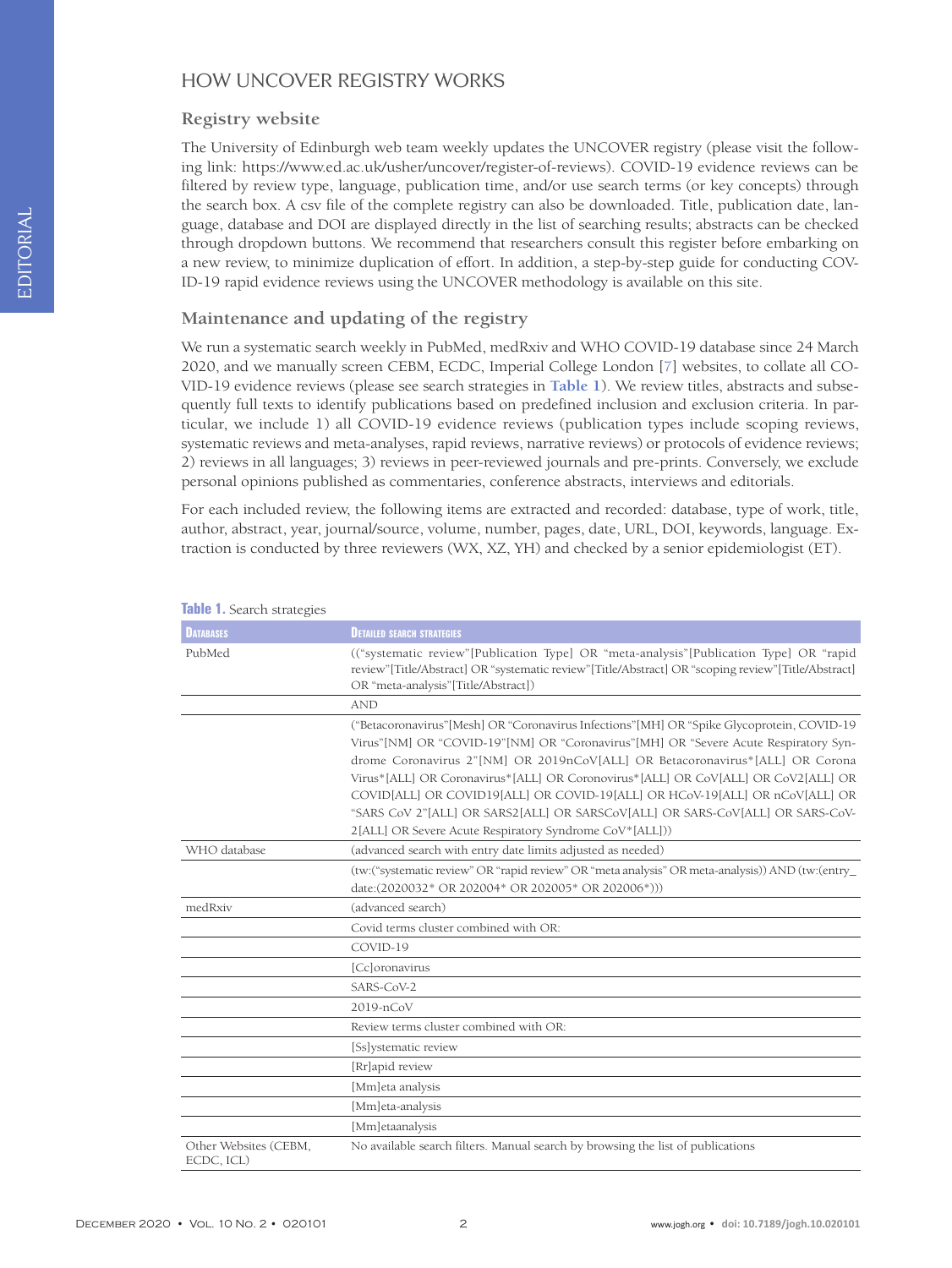**Snapshot of registry for week commencing 15 June 2020**

A total of 622 reviews including 396 systematic reviews and meta-analyses, 193 rapid reviews, 23 scoping reviews, two umbrella reviews, one narrative review and seven protocols have been indexed in the registry (From 3 Jan to 8 Jun, 2020). All indexed reviews were categorised thematically according to McMaster University COVIDEND (**COVID**-19 **E**vidence **N**etwork to support **D**ecision-making) taxonomy [\[8](#page-3-7)]. A total of 592 reviews investigated one area: Public-health measures (n=87), Clinical management of COVID-19 and pandemic-related health issues ( $n=459$ ), Health-system arrangements ( $n=23$ ), Economic and social responses  $(n=8)$ , Other  $(n=15)$ ; A total of 30 reviews investigated two areas: Public-measures & Clinical management of COVID-19 and pandemic-related health issues (n=12), Publichealth measures & Health-system arrangements ( $n=6$ ), Public-health measures  $\&$  Economic and social responses (n=4), Clinical management of COVID-19 and pandemic-related health issues & Health-system arrangements (n=7), Health-system arrangements & Economic and social responses (n=1) (Please see **[Figure 1](#page-2-0)**).

The UNCOVER group will continue to promote systematic and transparent COVID-19 evidence research and conduct evidence grading assessment to provide the most reliable research evidence for scientists, clinical professionals and policymakers.

<span id="page-2-0"></span>

**Figure 1.** A categorical summary of the indexed reviews in UNCOVER registry.

**Acknowledgments:** UNCOVER registry authors would like to acknowledge Prof Harry Campbell, Dr Ruth Mc-Quillan, Prof Harish Nair, Ms Emilie McSwiggan, and LTW Website and Communications team.

**Funding:** The UNCOVER network is a Data-Driven Innovation and Wellcome Trust's Institutional Strategic Support Fund (ISSF3) supported project. ET is supported by a CRUK Career Development Fellowship (C31250/ A22804). XZ is supported by The Darwin Trust of Edinburgh.

**Authorship contributions:** WX, XZ, YH wrote the viewpoint with input from all co-authors. All authors have read and approved the final manuscript as submitted.

**Competing interests:** The authors completed the ICMJE Unified Competing Interest form (available upon request from the corresponding author), and declare no conflicts of interest.